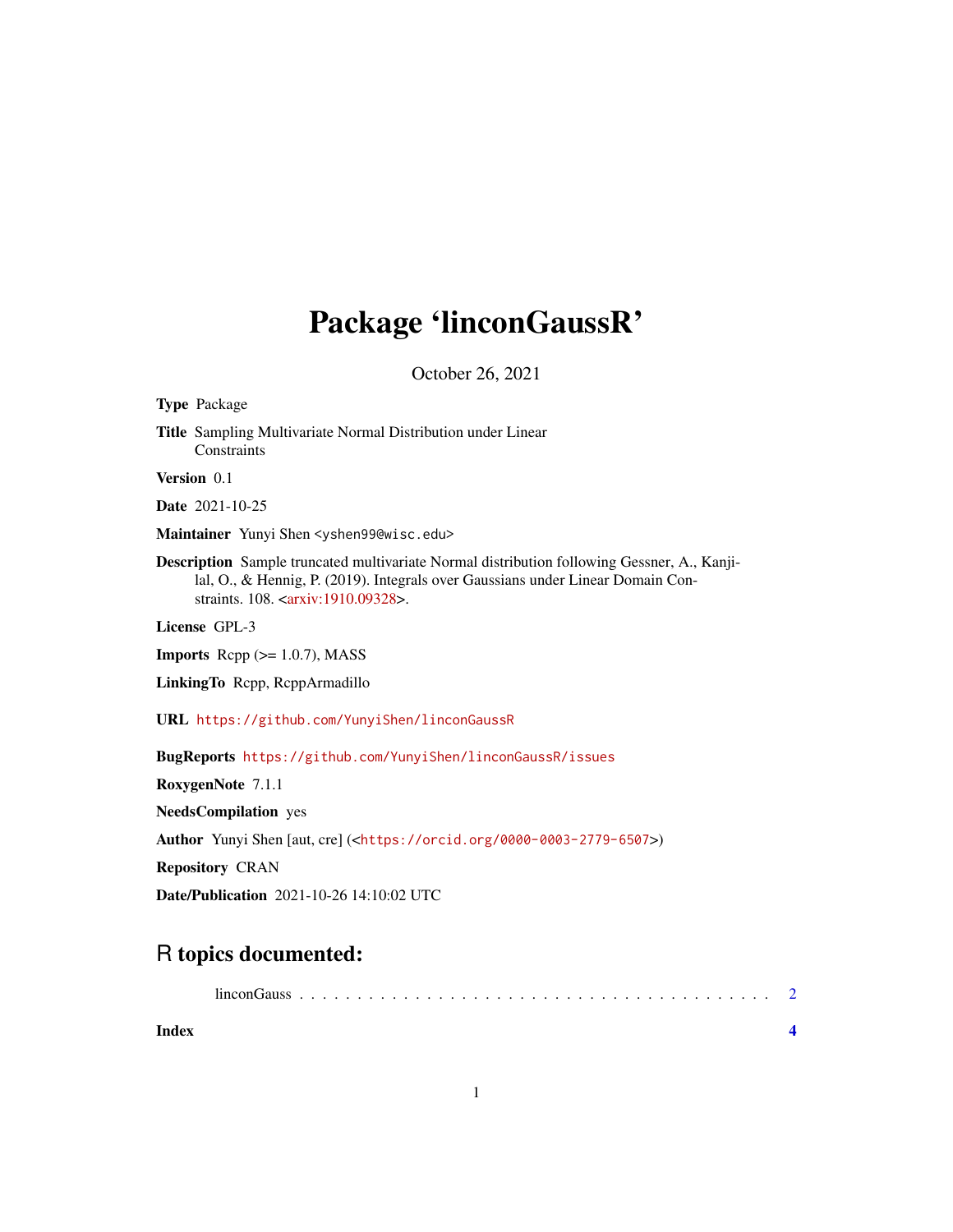<span id="page-1-0"></span>linconGauss *Sample Gaussian distribution with linear constraints Taking truncated sample of Gaussian distribution over a linear constraint domain.*

#### Description

Sample Gaussian distribution with linear constraints Taking truncated sample of Gaussian distribution over a linear constraint domain.

#### Usage

```
linconGauss(
  n,
 A,
 b,
  Sigma,
 mu,
 x\_init = NULL,intersection = TRUE,
 n_retry_init = 1000,
  nskp = 5)
```
#### Arguments

| n            | number of samples to take                                                                                                       |
|--------------|---------------------------------------------------------------------------------------------------------------------------------|
| A            | a matrix with M by D dimensions, the linear constraints, such that $Ax + b \ge 0$                                               |
| $\mathbf b$  | the offset of the linear constraints with dimension M such that $Ax + b \ge 0$                                                  |
| Sigma        | covariance matrix of the Gaussian                                                                                               |
| mu           | mean vector of the Gaussian                                                                                                     |
| $x$ _init    | the sample to start with, if NULL, a sample will be drawn using rejection method                                                |
| intersection | bool whether sample from the intersection or the union of the linear constraints,<br>default true, sample from the intersection |
| n_retry_init | how many times to try finding a initial value                                                                                   |
| nskp         | how many sample to skip during the sampling routine                                                                             |

#### Value

a matrix with truncated sample, row as samples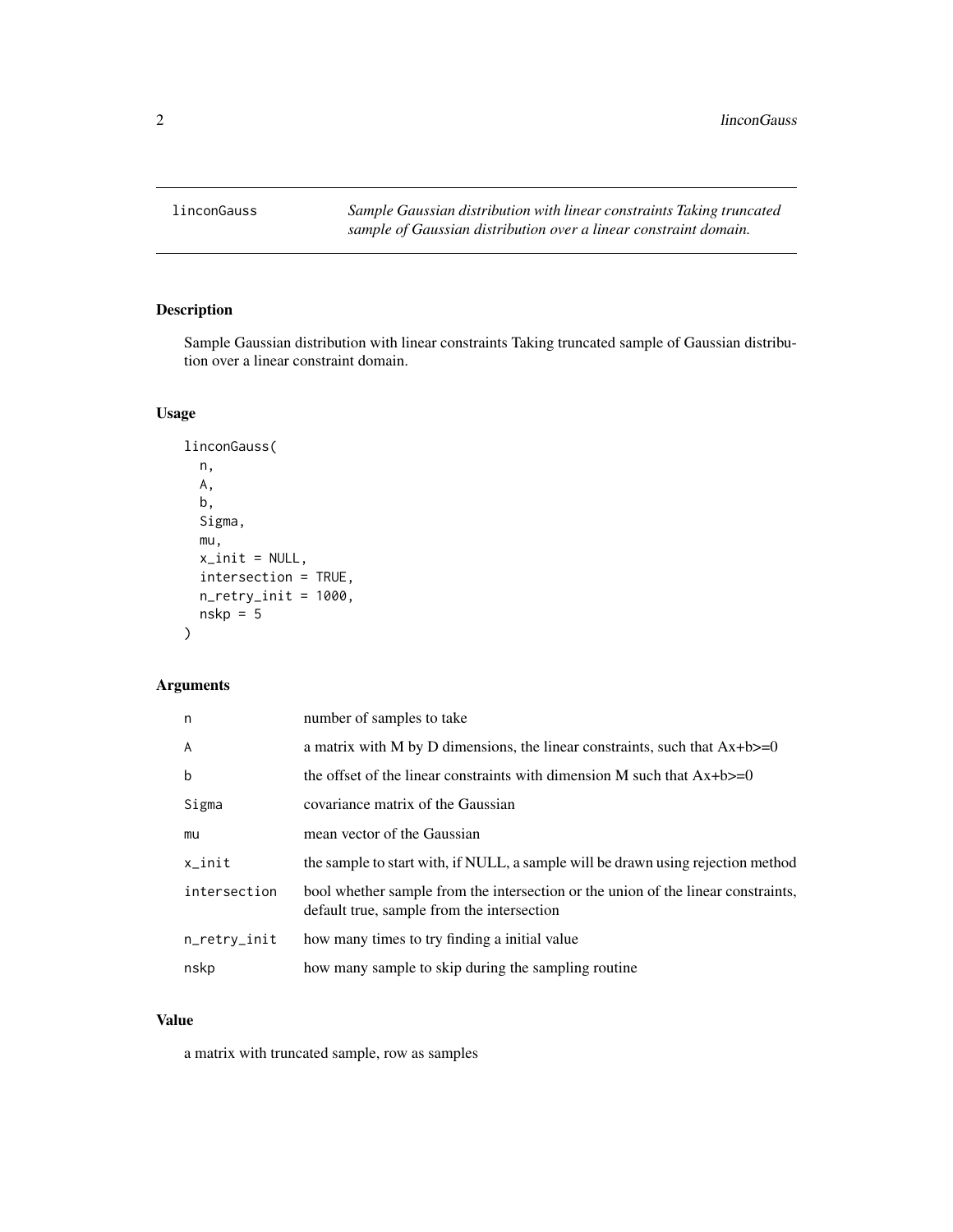#### linconGauss 3

#### Examples

```
my_sample <- linconGauss(100, diag(2),c(0,0),diag(2),c(0,0))
MASS_sample <- MASS::mvrnorm(1000,c(0,0),diag(2))
plot(MASS_sample)
points(my_sample,col = "red")
abline(h=0)
abline(v=0)
```